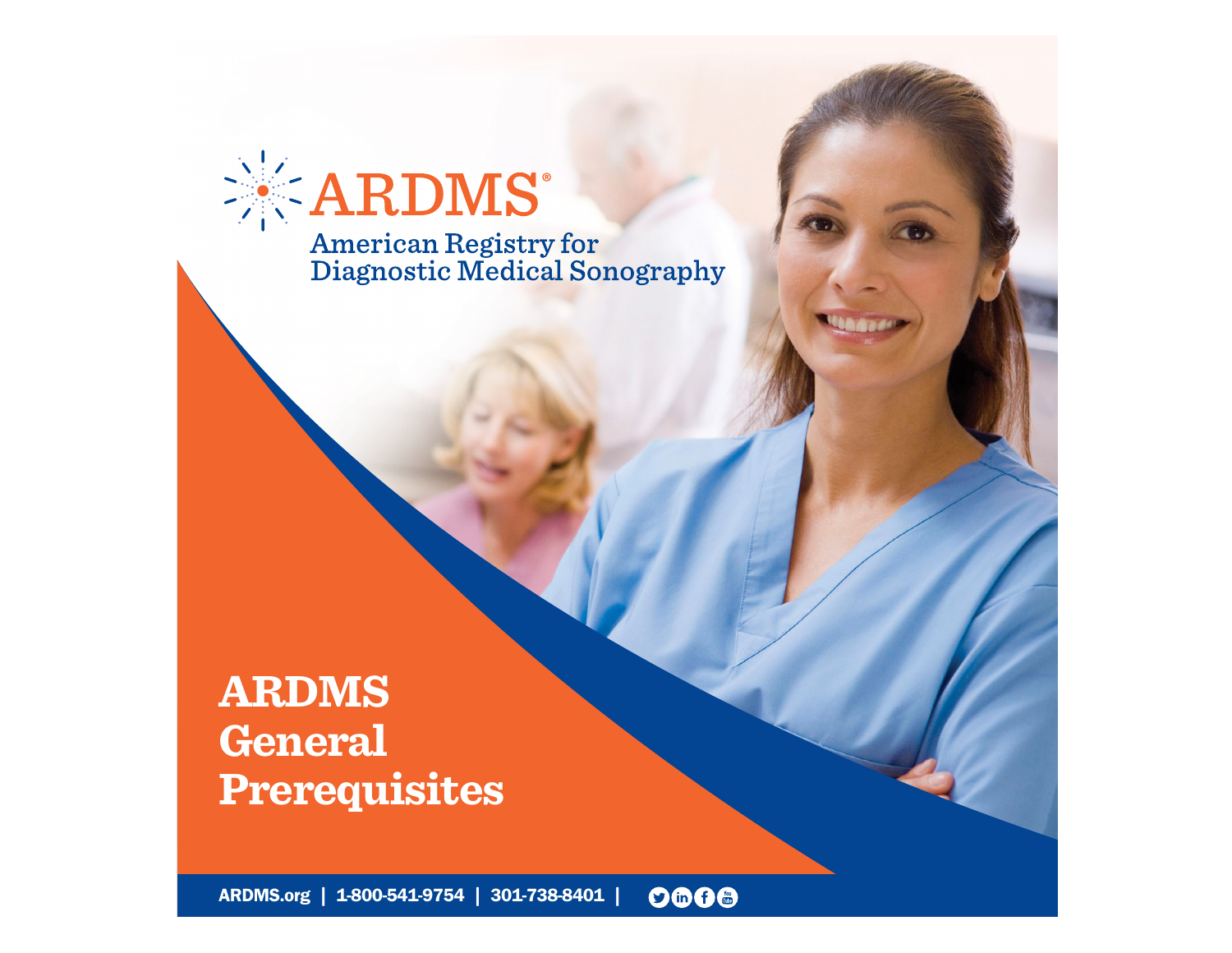# **Choosing a Prerequisite**

To earn an ARDMS credential, Applicants must choose and meet the requirements of a prerequisite.

Please follow the steps below.

- 1. Review the Prerequisite Chart section of this guide.
- 2. Find your education level in the section labeled Education.

3. Ensure you have met the clinical experience requirement within that prerequisite.

4. When you see a numbered term, please refer to Notes About the Prerequisites section of this guide.

**SPIExamination Requirement**<br>
The Sonography Principles & Instrumentation (SPI) Evary limit to the same ARINA'S credential Applicants must choose and meet<br>
The Sonography Principles & Instrumentation (SPI) Evary into a the 5. Assemble the required documentation under Documentation Required with Application and submit with the online application form and appropriate fees. You may now submit your documentation by uploading it into your **[MY ARDMS](https://myardms.ardms.org/en-us)** account (or MY APCA for physicians)!

Eligibility will not be determined by telephone, fax or e-mail. For a complete prerequisite chart, log on to **[ARDMS.org/PrereqChart](https://www.ardms.org/prereqchart)**.

> Applicants must apply online, pay all fees, and submit all of the required supporting documentation by the deadline provided in order for ARDMS to determine eligibility.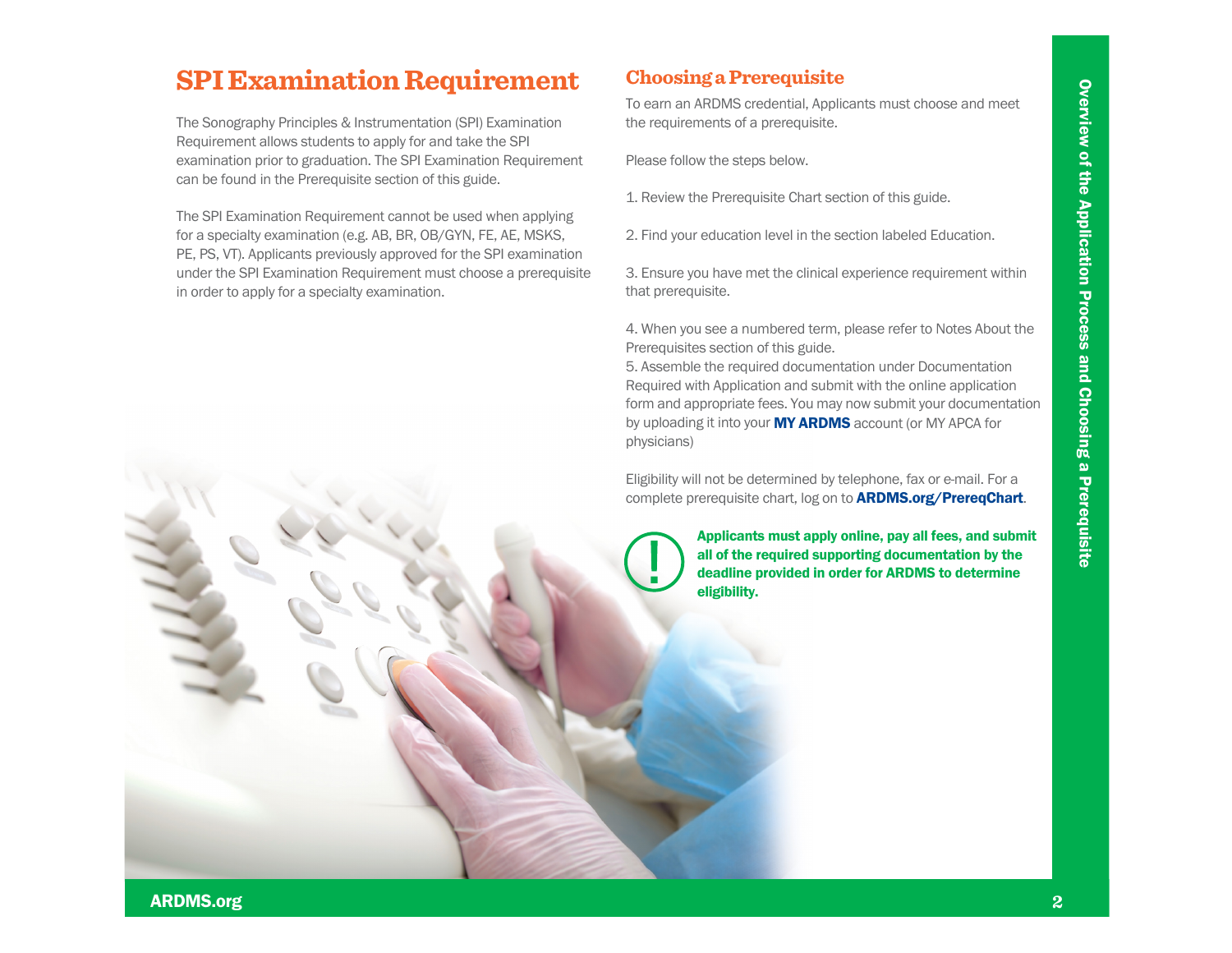# **Examination Requirements & Prerequisites**

# **SPI Examination Requirement**

Note: All listed items must be met and completed prior to submission. See the Notes About the SPI Requirement on page 10.

### **Education**

Successful completion of a general, medical or sonographic physics class/seminar/course.

### **Documentation Required with Application**

1. A transcript (see transcript requirements below) refecting successful completion of a graded general, medical or sonographic college, post-secondary or higher education physics class (with a grade of C or above);

OR

A CME certifcate denoting successful completion of a general, medical or sonographic physics seminar, physics review course, or physics correspondence course, denoting a minimum award of 12 ARDMS-accepted CME credits. The certifcate must meet ARDMS CME documentation requirements (visit [ARDMS.org/CME](https://www.ardms.org/maintain-certification/cme/) to view ARDMS- accepted CMEs). The CME credits must be earned within two (2) years prior to application submission.

2. Copy of a non-expired government-issued photo identification (ID) with signature; the first and last names on the ID must exactly match the frst and last names in your ARDMS/APCA record.

### **Transcript Requirements**

• Name of Applicant and school must be printed on the transcript; handwritten information will not be accepted.

• The class or course name must specifically indicate Physics, Physical Principles and/or Instrumentation in the title and be printed on the transcript. Supplementary information will not be accepted.

• Transcript can be unofficial or official.

• If submitting a foreign transcript or degree, a formal course by course foreign transcript evaluation report must accompany the application summary and indicate the aforementioned requirements.

• Transcripts indicating only a number grade must include a grade key printed on the transcript showing the equivalent letter grade. Supplementary information will not be accepted.

• A grade report will not be accepted in lieu of the transcript (unofficial or official).

# **Prerequisite 1**

Note: All listed items must be met and completed prior to submission. See the Notes About the Prerequisites on page 11 for footnotes, defnitions and complete details.

### **Education**

A single two-year allied health education program that is patient- care related.<sup>1</sup>

Allied health occupations include, but are not limited to, diagnostic medical sonographer, radiologic technologist, respiratory therapist, occupational therapist, physical therapist and registered nurse.

### **Required Clinical Ultrasound/Vascular Experience**

12 months of full-time<sup>2</sup> clinical ultrasound/vascular experience.3

Note: If you are using your DMS/CVT program for the educational requirement, you still have to document an additional 12 months of full-time clinical ultrasound/vascular experience earned outside the two-year program.

### **Documentation Required with Application**

1. Copy of an official<sup>7</sup> transcript from a two-year allied health education program as noted in the Education requirement of this prerequisite. Must state specific number of credits and indicate quarter or semester based system. Must include graduation information.

2. Copy of education program certificate, certification or license.

3. Letter from a supervising physician, ARDMS-Registered sonographer/technologist or the educational program director indicating a minimum of 12 months of full-time clinical/ vascular experience including exact dates of ultrasound experience/successful completion of sonography program. For required letter content, please visit

### [ARDMS.org/SampleLetters](https://www.ardms.org/get-certified/application-and-exam-resources/sample-letters/).

4. Signed and completed clinical verifcation (CV) form for each appropriate specialty area(s). CV forms are available at [ARDMS.org/CV](https://www.ardms.org/get-certified/application-and-exam-resources/cv-forms/).

5. Copy of a non-expired government-issued photo identification (ID) with signature; the first and last names on the ID must exactly match the frst and last names in your ARDMS/APCA record.

# **Prerequisite 2**

Note: All listed items must be met and completed prior to submission. ARDMS does not allow for retro accreditation. See the Notes About the Prerequisites on page 11 for footnotes, defnitions and complete details.

### **Education**

Graduate or a student<sup>6</sup> in a program accredited by an agency recognized by the Council for Higher Education Accreditation (CHEA), United States Department of Education (USDOE) or Canadian Medical Association (CMA)/Canadian Health Standards Organization (HSO), that specifcally conducts programmatic accreditation for diagnostic medical sonography/diagnostic cardiac sonography/ vascular technology. Currently the only organizations that offer programmatic accreditation under the aforementioned associations are the Commission on Accreditation of Allied Health Education Programs (CAAHEP) and the Canadian Medical Association (CMA) / Canadian Health Standards Organization (HSO). Students whose Program Directors use the Paperless Prerequisite 2 Application Program may apply for the examination(s) up to 60 days prior to graduation. For more information, please visit [ARDMS.org/paperless-application](https://www.ardms.org/discover-ardms/students/paperless-application/).

### **Required Clinical Ultrasound/Vascular Experience**

No additional experience is required.

### **Documentation Required with Application**

1. Copy of a diploma from an ultrasound/vascular program or copy of an official<sup>7</sup> transcript indicating the date the degree was conferred.

2. Letter signed by your program director and/or medical director indicating your date of graduation or successful completion of the program4. Program directors must use the mandatory formatted sample letter, available at [ARDMS.org/SampleLetters](https://www.ardms.org/get-certified/application-and-exam-resources/sample-letters/).

# 3. The CV form is not required if the application is submitted and

received within one year after successful completion of the program. Otherwise a signed and completed CV form for each appropriate specialty area(s) must be submitted. CV forms are available at [ARDMS.org/CV](https://www.ardms.org/get-certified/application-and-exam-resources/cv-forms/).

4. Copy of a non-expired government-issued photo identifcation (ID) with signature; the first and last names on the ID must exactly match the first and last names in your ARDMS/APCA record.

ARDMS offers a Paperless Application Program for Prerequisite 2 Applicants. For more information please visit [ARDMS.org/Apply](https://www.ardms.org/discover-ardms/students/paperless-application/).

[ARDMS.org](https://www.ardms.org/)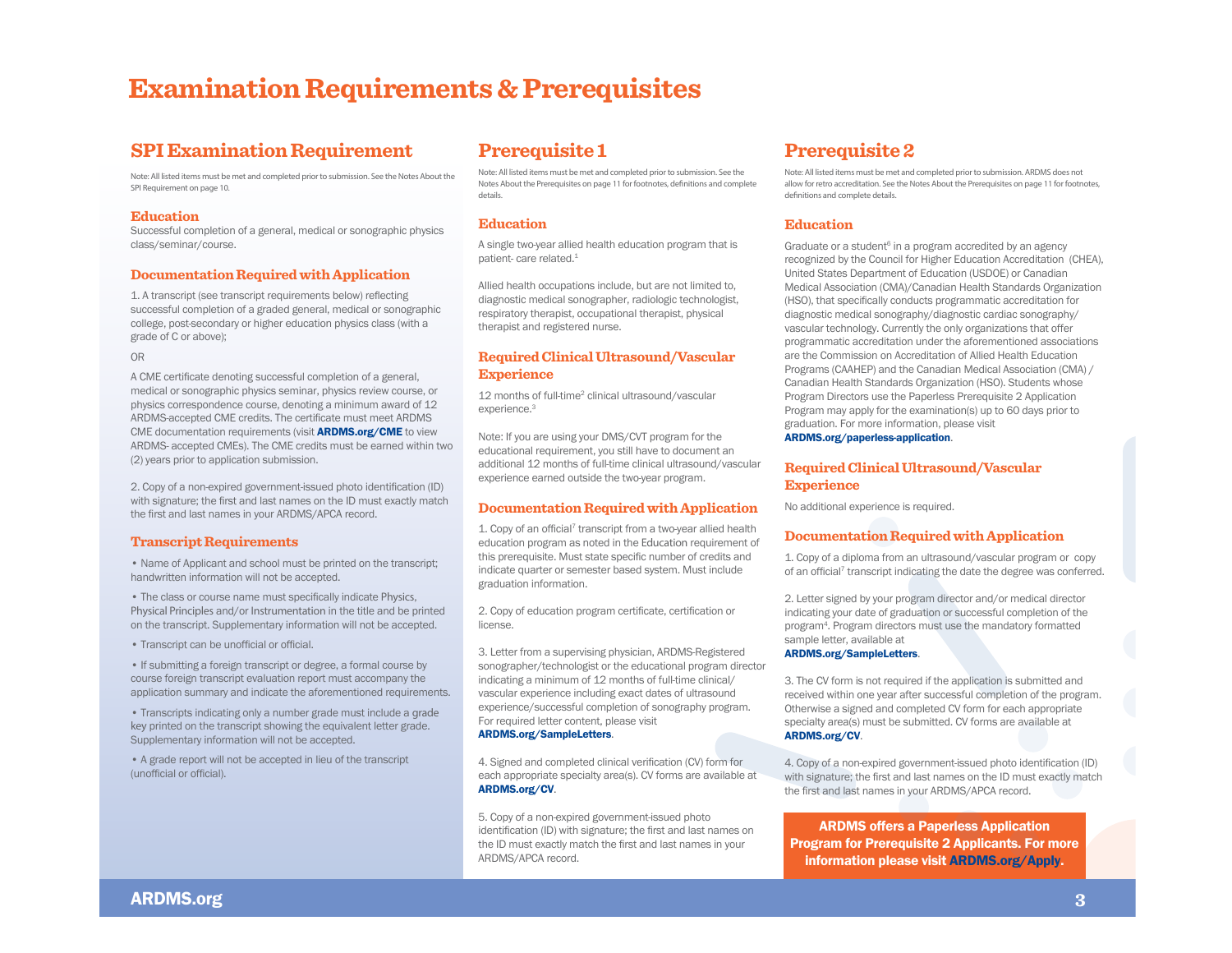indicating a minimum of 12 months of full-time clinical/vascular experience including exact dates of ultrasound experience/ successful completion of the sonography program. For required letter content, please visit **[ARDMS.org/SampleLetters](https://www.ardms.org/get-certified/application-and-exam-resources/sample-letters/)**.

3. Signed and completed clinical verifcation (CV) form for each appropriate specialty area(s). CV forms are available at [ARDMS.org/CV](https://www.ardms.org/get-certified/application-and-exam-resources/cv-forms/).

4. Copy of a non-expired government-issued photo identifcation (ID) with signature; the first and last names on the ID must exactly match the first and last names in your ARDMS/APCA record.

## **Prerequisite 3B**

Note: All listed items must be met and completed prior to submission. See the Notes About the Prerequisites on page 11 for footnotes, defnitions and complete details.

### **Education**

Graduate of or student<sup>6</sup> in a Bachelor's degree in sonography or vascular technology program or foreign degree equivalent to a Bachelor's degree in sonography or vascular technology in the U.S. or Canada.

### **Required Clinical Ultrasound/Vascular Experience**

No additional experience is required.

Note: Sonography or vascular technology Bachelor's degree Applicants may take the examination one year prior to the completion of degree, provided they have completed 12 months of full-time<sup>2</sup> clinical experience<sup>3</sup> within the program.

### **Documentation Required with Application**

1. Copy of a Bachelor's degree or copy of an official<sup>7</sup> transcript earned in the U.S. or Canada or a copy of a formal foreign transcript evaluation report indicating that the degree is equivalent to a Bachelor's degree in the U.S. or Canada.

2. Letter signed by an education program director verifying length of ultrasound or vascular experience. If program is not completed at the time of application, a letter signed by the program director indicating the graduation date and completion of appropriate clinical ultrasound experience<sup>3</sup> is needed<sup>5</sup>. Program directors must use the mandatory formatted student or graduate sample letters, available at

### [ARDMS.org/SampleLetters](https://www.ardms.org/get-certified/application-and-exam-resources/sample-letters/).

**Prerequisite 3A.** Documentation Required with Application Required Clinical Ultrasound/Vascular<br>
Mechines methods be a copy of a dischere of copy of a distributed for the control of the properties and the set of the set o 3. The clinical verifcation (CV) form is not required if the application is submitted and received within one year prior to successful completion of the program, provided that the Applicant has completed 12 months of full-time clinical experience within the program at the time that the application is submitted. Otherwise, a signed and completed CV form for each appropriate specialty area(s) must be submitted. CV forms are available at [ARDMS.org/CV](https://www.ardms.org/get-certified/application-and-exam-resources/cv-forms/).

> 4. Copy of a non-expired government-issued photo identifcation (ID) with signature; the first and last names on the ID must exactly match the frst and last names in your ARDMS/APCA record.

### All Physician Prerequisite 4s (4A1, 4A2, 4B1 & 4B2) Have Been Removed.

Physicians applying for ARDMS examinations can apply under the new physician prerequisite. See the next column for more information on the ARDMS Physician Prerequisite.

# **Prerequisite 5**

Note: All listed items must be met and completed prior to submission. See the Notes About the Prerequisites on page 11 for footnotes, defnitions and complete details.

### **Education**

General—Must hold one of the following Active credentials:

ONLY RCS, RCCS or RVS through Cardiovascular Credentialing International (CCI), or

ONLY Sonography, Vascular Sonography or Breast Sonography through American Registry of Radiologic Technologists (ARRT), or

ONLY CRGS, CRCS or CRVS through Sonography Canada, or

DMU through Australasian Society of Ultrasound in Medicine (ASUM).

### **Required Clinical Ultrasound/Vascular Experience**

Previously met by achievement of other organization's certification.

### **Documentation Required with Application**

1. Copy of Active credential identifcation card or copy of license refecting an acceptable certifcation as noted in the Education requirement at this prerequisite.

2. Signed and completed clinical verifcation (CV) form for each appropriate specialty area(s). CV forms are available at [ARDMS.org/CV](https://www.ardms.org/get-certified/application-and-exam-resources/cv-forms/).

3. Copy of a non-expired government-issued photo identification (ID) with signature; the first and last names on the ID must exactly match the frst and last names in your ARDMS/APCA record.

# **ARDMS Physician Prerequisite**

Note: All listed items must be met and completed prior to submission. See the Notes About The Prerequisites on page 11 for footnotes, defnitions and complete details.

### **Education**

MD, DO license, or MBBS degree

### **Required Clinical Ultrasound/Vascular Experience**

Minimum of 500 clinical diagnostic studies/cases in the applied for specialty area completed over a minimum of 6 months.

### **Documentation Required with Application**

1. Copy of current, valid license to practice.

2. Letter verifying completion of clinical ultrasound/ vascular experience. Please see sample letters for specifc requirements.

3. Signed and completed clinical verifcation (CV) form for each appropriate specialty area(s), CV forms are available at [ARDMS.org/CV](https://www.ardms.org/get-certified/application-and-exam-resources/cv-forms/).

4. Applicants must maintain a patient log indicating that he/ she has performed a minimum of 500 clinical diagnostic studies/cases. This log does not need to be submitted with the application but may be requested as part of a random audit. This documentation should be maintained by the applicant for at least 36 months following the date of application.